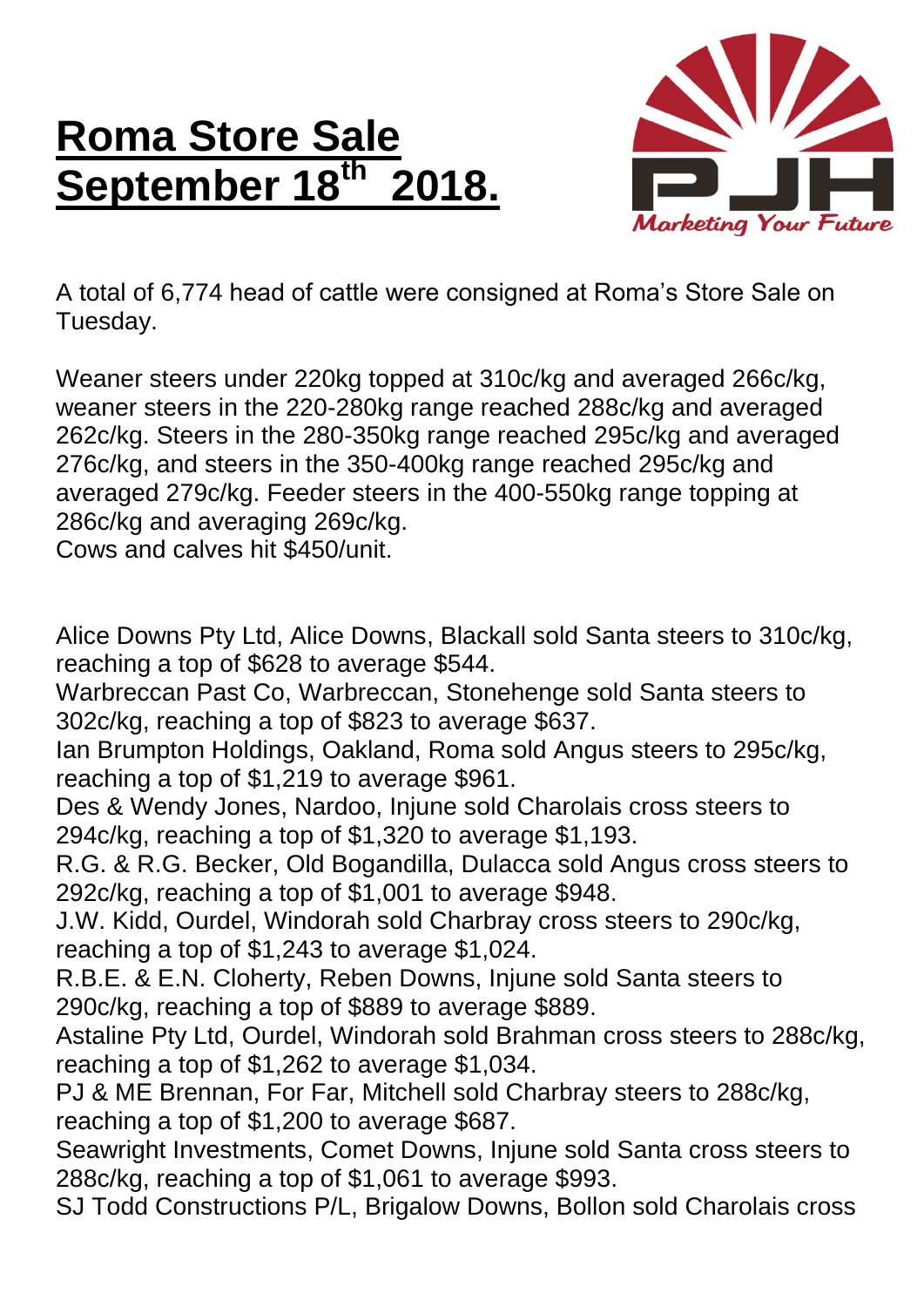steers to 286c/kg, reaching a top of \$787 to average \$723. The Charolais cross heifers sold to 244c/kg, reaching a top of \$644 to average \$600. JL & RM & MD & FE Bidgood, Katoomba, Injune sold Charolais cross

steers to 286c/kg, reaching a top of \$689 to average \$689.

Gary and Carol Schefe Family Trust, Roma sold Santa steers to 284c/kg, reaching a top of \$1,318 to average \$1,318.

Cam Colley, Brucedale, Roma sold Charolais steers to 284c/kg, reaching a top of \$907 to average \$823. The Charbray heifers sold to 250c/kg, reaching a top of \$752 to average \$705.

Ancona Pastoral Co., Ancona, Goondiwindi sold Santa cross steers to 282c/kg, reaching a top of \$816 to average \$715.

The Enniskillen Pastoral Co., Mt. Enniskillen, Blackall sold Santa steers to 270c/kg, reaching a top of \$1,260 to average \$1,192.

Heifers under 220kg topped at 232c/kg and averaged 176c/kg, while heifers in the 220-280kg range topped at 244c/kg and averaged 216c/kg. Heifers in the 280-350kg range topped at 261c/kg, averaging 233c/kg. Heifers in the 350-450kg range topped at 262c/kg, averaging 233c/kg.

JH & BJ Amor, Carinya, Dulacca sold Braford heifers to 261c/kg, reaching a top of \$984 to average \$917.

Z.R. Haberman & K.M. Thomson, Mostly Hills, Springsure sold Angus cross heifers to 234c/kg, reaching a top of \$677 to average \$677. D.J. & P. Milne, Tandara, Longreach sold Brahman cross heifers to

230c/kg, reaching a top of \$573 to average \$540.

Onley & Co Pty Ltd, Bulala, Roma sold Romagnola cross heifers to 228c/kg, reaching a top of \$566 to average \$566.

Cows in the 300-400kg range reached 220c/kg and averaged 156c/kg, while cows in the 400kg-500kg range reached 253c/kg and averaged 204c/kg. Cows over 500kg topped at 255c/kg, averaging 233c/kg.

## *PJH sell 7 th position next week.*

*Please be aware that all cattle being sold must be accompanied by a National Cattle Health Declaration as well as NVD*